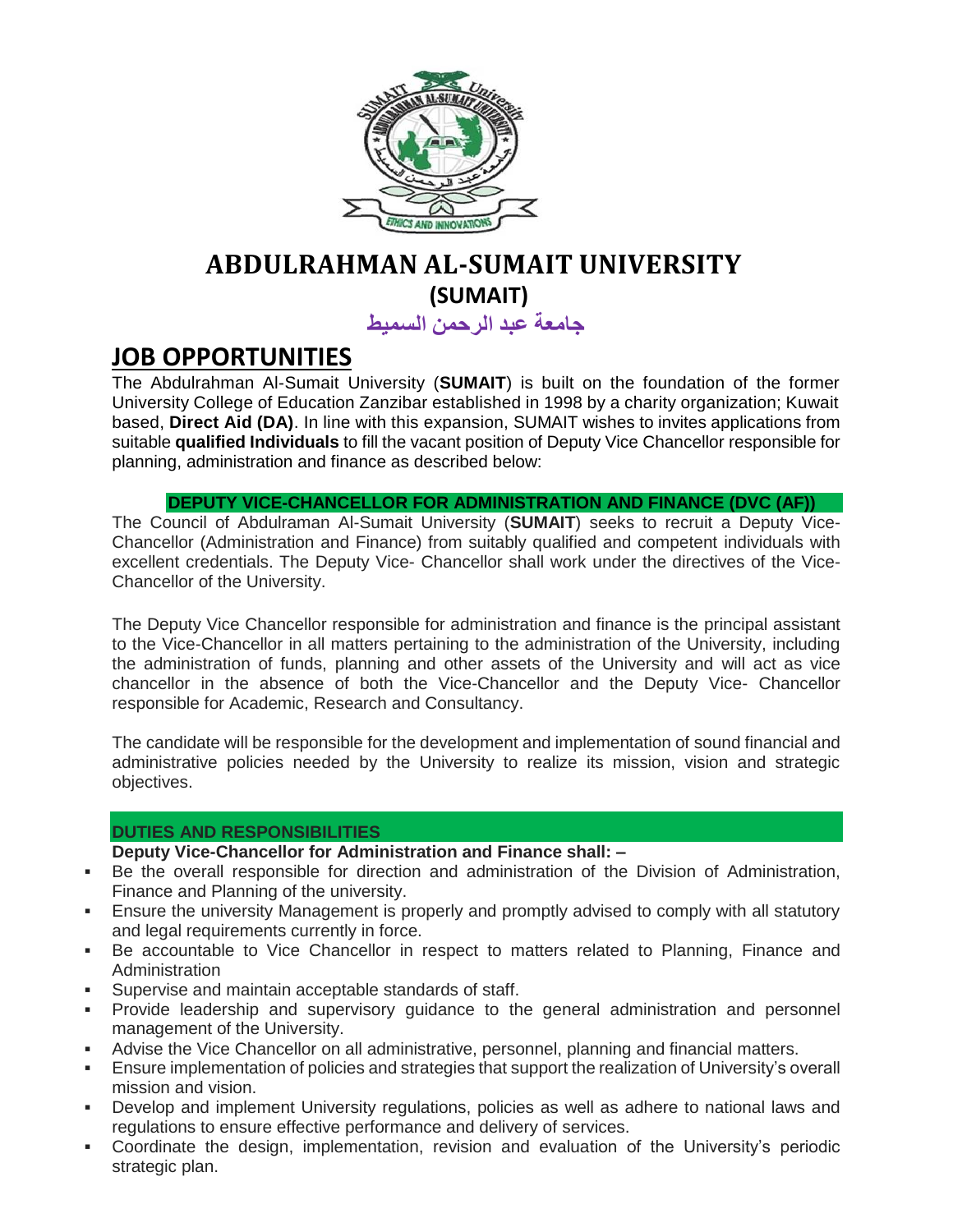- Develop internal and external linkages with other academic institutions, industry, government agencies, funding organizations and other relevant bodies that are beneficial to the university.
- Be responsible for formulating financial, accounting, staff and administrative policies and procedures of the University, prepare budget, and submit audited accounts.
- Perform any other related duties as may be assigned to him or her by the Vice Chancellor or by the University.

**Academic Qualifications, Experience, Skills and Competencies**

- Be a Professor or an Associate Professor of a recognized University with an earned PhD in a relevant discipline.
- Should have at least ten (10) years of proven experience in management, leadership and administration, three (3) of which should have been at a senior level from a reputable Institution.
- Should have good knowledge and skills of financial management and resource mobilization.
- Should have knowledge and experience in strategic planning and budgeting, policy making and implementation in higher education.
- Have an understanding of the relevant policy and legal framework for financial management for higher education in Tanzania.
- Should have good communication, negotiation and people skills.

### **Tenure:**

The Deputy Vice Chancellors (Finance and Administration) shall serve the office for a term of four

(4) years and may be reappointed for another term of four (4) years subject to the Council recommendations and approval of the Board of Trustees on evidence of excellent performance.

### **Remuneration**:

According to Abdulraman Al-Sumait University (SUMAIT) Salary Scale.

### **Mode of Application:**

Electronic (**email**) **OR** hardcopy applications shall be accepted. Candidates should send:

- **1. Hardcopy:** by courier, a sealed application packs containing six copies of the following:
	- a. Signed application letter.
	- b. Detailed up-to-date CV including working contact details.
	- c. Certified copies of academic transcripts and certificates, national identity card or bio-data page of their passport.
	- d. Names and contact details of three referees who should be advised to send confidential references directly to the Search Committee address below. The references should cover the following areas; the candidate's academic credentials, experience, leadership, managerial and administrative skills and personal integrity.
	- e. Envelope should be clearly marked **"APPLICATION FOR THE POSITION OF DVC**(**FA)".**

**2. Electronic applications** should have all the above documents scanned and **emailed** with the subject clearly marked **"APPLICATION FOR THE POSITION OF DVC (FA)**".

**3.** Applications **SHOULD** reach the addressee below by **5:00 p.m. on 21 st July, 2022 or** you can send your application through **Email** at**: [recruitment@sumait.ac.tz](mailto:recruitment@sumait.ac.tz)**